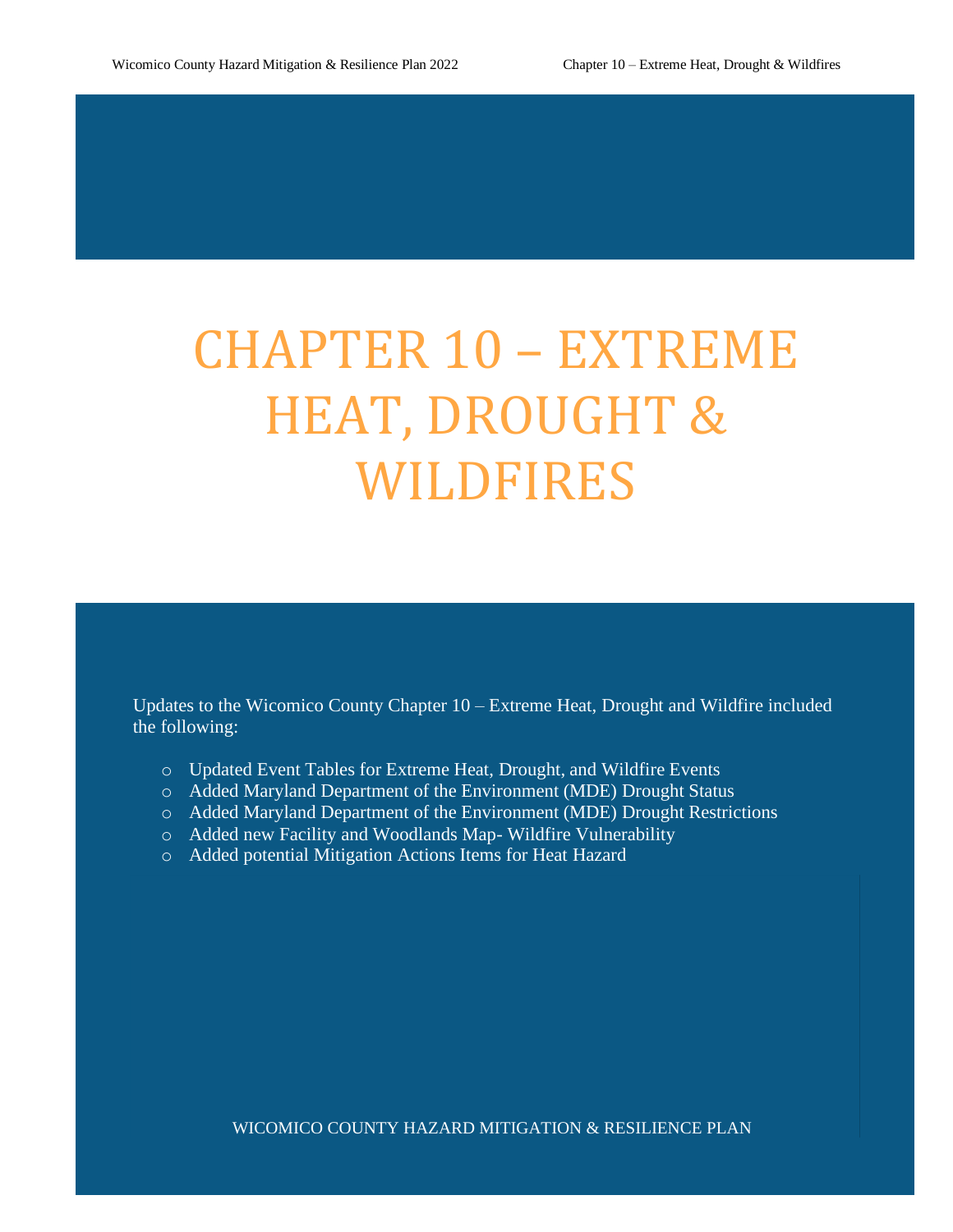## **CHAPTER 10 – EXTREME HEAT, DROUGHT & WILDFIRES**

## **10.1 INTRODUCTION**

The hazard risks from extreme heat, drought and wildfire typically occur during the same months of the year, specifically from April to November. Wildfires and drought can cause both ecological and socioeconomic problems and have the potential to affect a large portion of the population.

#### **10.2 EXTREME HEAT & DROUGHT HAZARD CHARACTERIZATION**

The simplest definition of a drought is "an extended period of dry weather"; there are four different types of drought including:

- *Meteorological drought*: A measure of departure from normal precipitation. Due to climatic differences, what is considered a drought in one location may not be in another location.
- *Agricultural drought:* The amount of moisture in the soil no longer meets the needs of a particular crop.
- *Hydrological drought:* Surface and subsurface water supplies are below normal.
- *Socioeconomic drought:* The situation that occurs when physical water shortage begins to affect people.

Droughts may result in damage to crops, livestock and wildlife. During a prolonged drought, land values may decrease, and unemployment may increase. Negative economic impacts on water-dependent businesses may occur as well due to water restrictions implemented during a drought.

Extreme heat poses a growing and inequitable threat. Cities across the United States must plan now to increase urban heat

## **Drought & Extreme Heat**

Droughts occur when a long period passes without substantial rainfall. A heat wave combined with a drought is a very dangerous situation.

resilience in the face of climate change and the Urban Heat Island (UHI) effect. Planners are well poised to use existing regulatory tools and plans to mitigate the inequitably distributed risk associated with the UHI effect, reduce greenhouse gas emissions contributing to climate change, and help prepare for extreme heat events. By working with colleagues across agencies and sectors to help coordinate comprehensive approaches to heat mitigation and management, planners can help their communities become more resilient to extreme heat.

- *Extreme Heat Event:* A weather condition with excessive heat and/or humidity that has the potential to cause heat-related illnesses. An Extreme Heat Event is defined as a day or series of days when:
	- o The heat index is forecasted to be 105 degrees or higher, or:
	- o The National Weather Service has issued a Heat Advisory (Heat Index projected to be 105-109 degrees), or;
	- o The National Weather Service has issued an Excessive Heat Warning (Heat Index of 110 degrees or higher for at least 3 hours), or;
	- o Weather or environmental conditions are such that a high incidence of heatrelated illnesses can reasonably be expected, or;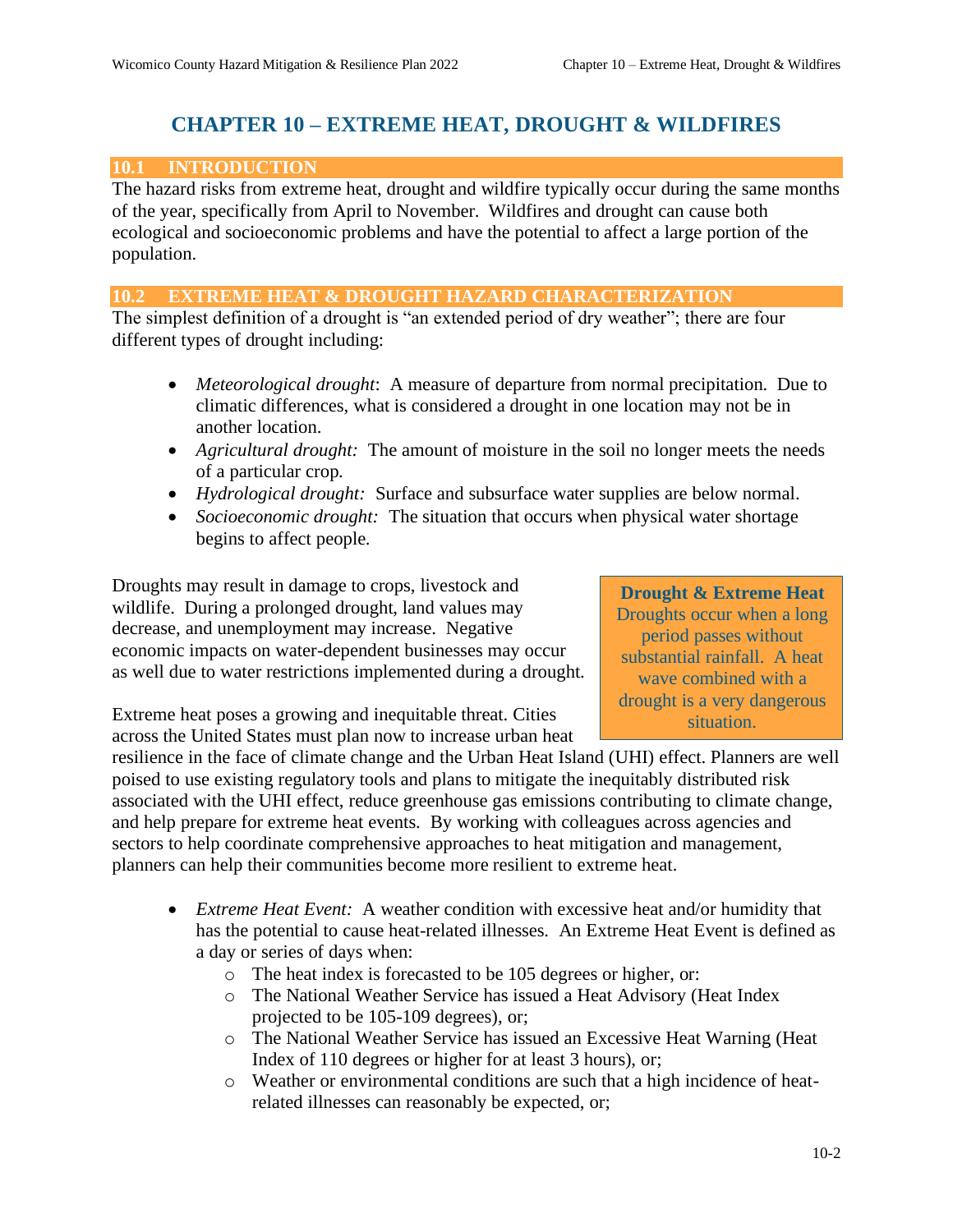o The Health Officer has declared an Extreme Heat Event based on weather and/or environmental conditions that may lead to a high incidence of heatrelated illnesses.

## **10.3 EXTREME HEAT & DROUGHT HAZARD RISK & HISTORY**

As noted in *Chapter 3: Hazard Identification*, extreme heat and drought are normally not a severe problem in Wicomico County. However, dry conditions do occur, impacting water service to County residents and businesses. The *National Oceanic and Atmospheric Administration (NOAA), National Centers for Environmental Information (NCEI)* reported the following events as extreme heat or drought for Wicomico County.

| <b>Location</b>                                                                                | <b>Date</b>                | <b>Event Narrative</b>                                                                                                                                                                                                                                                                                                                                                                                                                                                                                  | <b>Property</b><br><b>Damage</b> |  |  |
|------------------------------------------------------------------------------------------------|----------------------------|---------------------------------------------------------------------------------------------------------------------------------------------------------------------------------------------------------------------------------------------------------------------------------------------------------------------------------------------------------------------------------------------------------------------------------------------------------------------------------------------------------|----------------------------------|--|--|
| Unknown                                                                                        | May 18 to<br>May 21, 1996  | An early-season four-day heat wave produced record or near<br>record high temperatures across the lower Maryland eastern<br>shore. High temperatures were in the 80s across the region on<br>May 18 <sup>th</sup> . Then on May 19 <sup>th</sup> , 20 <sup>th</sup> and the 21 <sup>st</sup> .                                                                                                                                                                                                          | Not Available                    |  |  |
| Countywide                                                                                     | July 21-23, 2011           | An extended period of excessive heat and humidity occurred<br>across most of the Lower Maryland Eastern Shore from July<br>21st to July 23rd. High temperatures ranged from 96 to 103<br>degrees during the afternoons, with heat index values ranging<br>from 110 to 119. Overnight lows only fell into the mid-70s to<br>$mid-80s$ .                                                                                                                                                                  | $\Omega$                         |  |  |
| Countywide                                                                                     | July $5$ - July 8,<br>2012 | High temperatures ranged from the mid-90s to lower 100s and<br>low temperatures ranged from the mid-70s to lower 80s across<br>the county from July 5th through July 8th. High Pressure<br>centered just to the west of the Middle Atlantic Region produced<br>hot and humid weather over the Lower Maryland Eastern Shore<br>from July 5th through July 8th. High temperatures ranged from<br>the mid-90s to lower 100s, and low temperatures ranged from<br>the mid-70s to lower 80s across the area. | $\Omega$                         |  |  |
| 2021 HMP Update                                                                                |                            |                                                                                                                                                                                                                                                                                                                                                                                                                                                                                                         |                                  |  |  |
| No additional Extreme Heat events were reported in the NCEI database since the 2016 HMP Update |                            |                                                                                                                                                                                                                                                                                                                                                                                                                                                                                                         |                                  |  |  |

#### **Table 10.1: Extreme Heat Events**

*Source: NOAA NCEI*

#### **Table 10.2: Drought Events**

| <b>Date</b>                                                                                    | <b>Event Narrative</b>                                                                                                                                                                                                                               | <b>Crop Damage</b> |  |  |  |  |
|------------------------------------------------------------------------------------------------|------------------------------------------------------------------------------------------------------------------------------------------------------------------------------------------------------------------------------------------------------|--------------------|--|--|--|--|
| September 1, 1995 to<br>September 30, 1995                                                     | Dry conditions, which began in July, continued into early September before<br>welcome rains began falling. Some water use and outdoor burning restrictions<br>were still in effect. Crops such as soybeans were severely impacted by the<br>drought. | Not Available      |  |  |  |  |
| November 1 to<br>November 30, 1998                                                             | A very dry period from July through November resulted in drought-like<br>conditions across much of the Lower Maryland Eastern Shore. This caused<br>significant crop damage and other drought-related problems throughout much<br>of the area.       | \$6 Million        |  |  |  |  |
| 2021 HMP Update                                                                                |                                                                                                                                                                                                                                                      |                    |  |  |  |  |
| No additional Extreme Heat events were reported in the NCEI database since the 2016 HMP Update |                                                                                                                                                                                                                                                      |                    |  |  |  |  |
| $S_{\alpha\mu\nu\rho\alpha}$ , $N\Omega\Lambda\Lambda N\Gamma\Gamma$                           |                                                                                                                                                                                                                                                      |                    |  |  |  |  |

*Source: NOAA NCEI*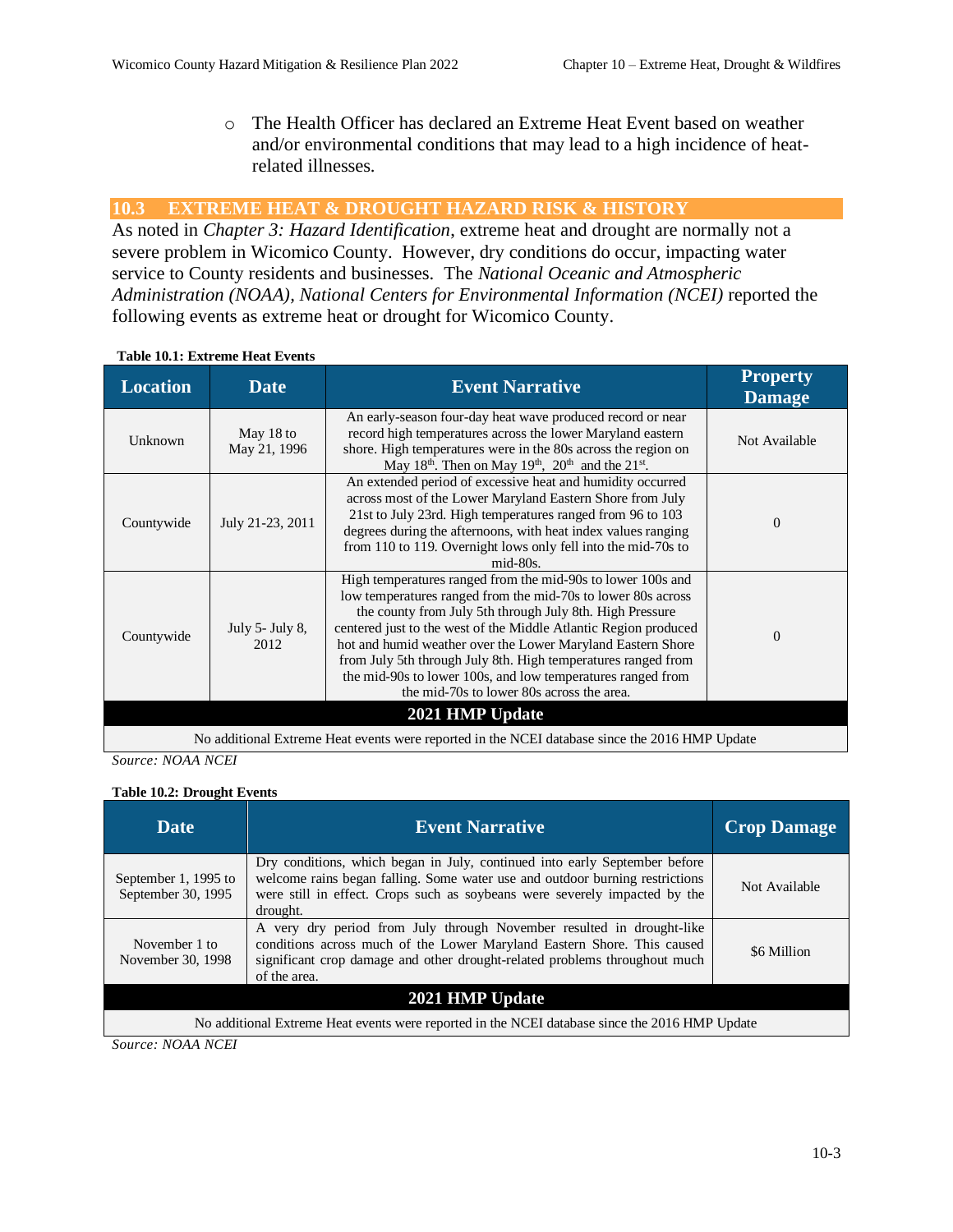The worst drought in Maryland occurred from December 1929 to February 1931, with 1930 being the driest year since 1869 (*U.S. Weather Bureau 1930*). During the 15-month agricultural drought, rainfall was 21.5 inches below normal. Crop losses in 1930 dollars were estimated at \$40 million.

The State of Maryland generally experiences average to higher-than-average stream flow. However, it is normal for Maryland to experience drought cycles as well. In 2002, 72 average monthly low stream flow records were set across Maryland. In 2000, more wells broke monthly record lows than any other recorded period. In 1966, the worst year of the 1958-1971 droughts, 32 monthly low stream flow records were set. Between the years of 1951 - 1999, stream flow into the Chesapeake Bay in 1999 had the fourth lowest annual flow. Lower flows were experienced only in 1963, 1965, and 1966.

## **10.4 DROUGHT VULNERABILITY**

According to the Maryland Department of the Environment (MDE), the drought status for the Eastern Region, which includes Wicomico County, has been at normal as of July 31, 2021. This information is maintained and updated by MDE and may be obtained on their website.

The *Water Resources Element* of the *2017 Wicomico County Comprehensive Plan* includes important data pertaining to the County water supply. For instance, there are no impoundments used for water supply in Wicomico County; residents rely exclusively on groundwater for water supply. This can be problematic, as was the case from May 2007 to August 2007, when approximately 120 wells in Somerset and Wicomico Counties had to be replaced due to prolonged drought conditions that occurred in previous years.

During periods of drought, Maryland implements mandatory water use restrictions including the following prohibited uses:

- Watering of lawns;
- Water of gardens and irrigation, except for agriculture and certain commercial uses;
- Restrictions on irrigation and watering of golf courses;
- Washing of paved surfaces such as streets, roads, sidewalks, driveways, garages, parking areas, tennis courts and patios;
- Use of water for washing or cleaning of mobile equipment including automobiles, trucks, trailers, and boats;
- Use of water to fill and top off swimming pools; and,
- Homeowner power-washing of buildings, fences, decks, or other structures.

Note: There are additional exceptions to the Maryland Water Use Restrictions listed above.

The USGS Water Science for Maryland, Delaware, and the District of Columbia monitors conditions and host a MD-DE-DC Drought Watch at:

http://md.water.usgs.gov/drought/index.html. Real time Maryland streamflow data is available, as well as drought status and resources.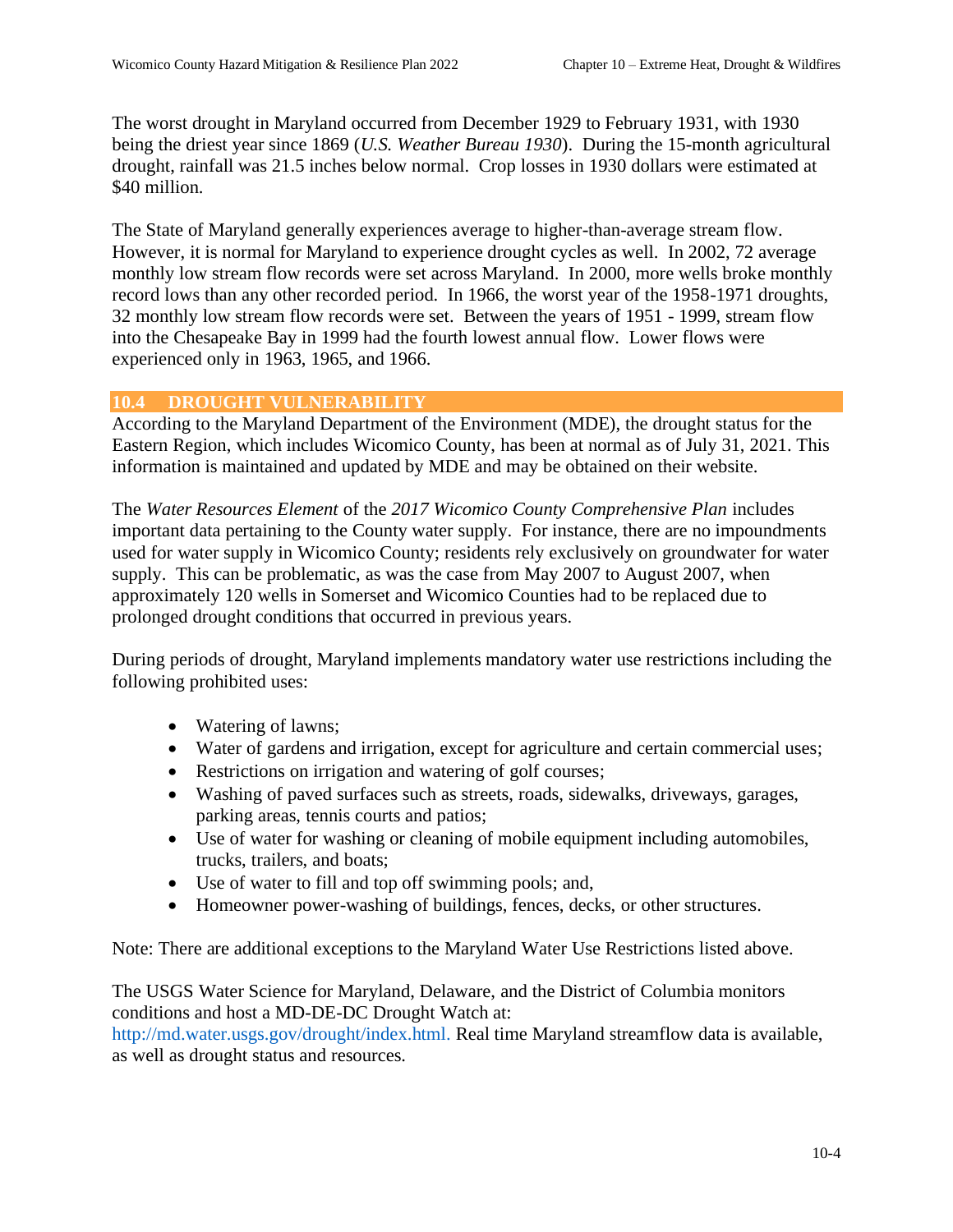## **10.5 WILDFIRE HAZARD CHARACTERIZATION**

Wildfires are fueled by natural cover, including trees, brush, grasses, and crops. Available fuel, topography, and weather provide the conditions that encourage wildfires to spread. Wildfires pose serious threats to human safety and property in rural and suburban areas. They can destroy crops, timber resources, recreation areas, and habitat for wildlife. Wildfires are a growing problem in the wildland/urban interface of the eastern United States, including Maryland.

Climatic and meteorological conditions that influence wildfires include solar insulation, atmospheric humidity, and precipitation, all of which determine the moisture content of wood and leaf litter. Dry spells, heat, low humidity, and wind increase the susceptibility of vegetation to fire. Natural and human agents can be responsible for igniting wildfires. Natural agents include lightning, sparks generated by rocks rolling down a slope, friction produced by branches rubbing together in the wind, and spontaneous combustion. Most wildfires in Maryland are caused from humans, such as arson and accidents from equipment operations.

#### **10.6 WILDFIRE HAZARD RISK & HISTORY**

In Maryland, wildfires and brushfires have forced school closings, disrupted telephone services by burning fiber optic cables, damaged railroads, other infrastructure, and adversely affected tourism, outdoor recreation, and hunting. The peak months for wildfire activity in Maryland by rank order are April, March, and November (spring and fall). In the spring months, increasing daytime temperatures, low relative humidity, and wind combine to dry surface litter, which promotes the ignition and spread of wildfires. After forest canopies are established, the forest floors become shaded, moisture levels increase, and fire hazard decreases. In the fall typically there are depleted soil moisture conditions, low streamflow conditions, and increased insulation of the forest floor due to reduced leaf canopies.

The Maryland Department of Natural Resources Forest Service handles statistics on wildfires. Table 10.3 lists the number of wildfires and the amount of acreage burned in Wicomico County from 1988 to 2020.

| Year | <b>Number of Fires</b> | <b>Acres Burned</b> |
|------|------------------------|---------------------|
| 1988 | 125                    | 1,461.5             |
| 1989 | 46                     | 481.9               |
| 1990 | 41                     | 609.8               |
| 1991 | 26                     | 1,090.8             |
| 1992 | 28                     | 199.9               |
| 1993 | 30                     | 370.3               |
| 1994 | 35                     | 33.7                |
| 1995 | 65                     | 28.1                |
| 1996 | 22                     | 29.3                |
| 1997 | 65                     | 43.2                |
| 1998 | 70                     | 89.8                |
| 1999 | 52                     | 36.9                |
| 2000 | 34                     | 74.1                |
| 2001 | 57                     | 39.0                |
| 2002 | 46                     | 33.3                |
| 2003 | 17                     | 6.4                 |
| 2004 | 26                     | 45.1                |
| 2005 | 32                     | 31.9                |

#### **Table 10.3: Wildfire Events**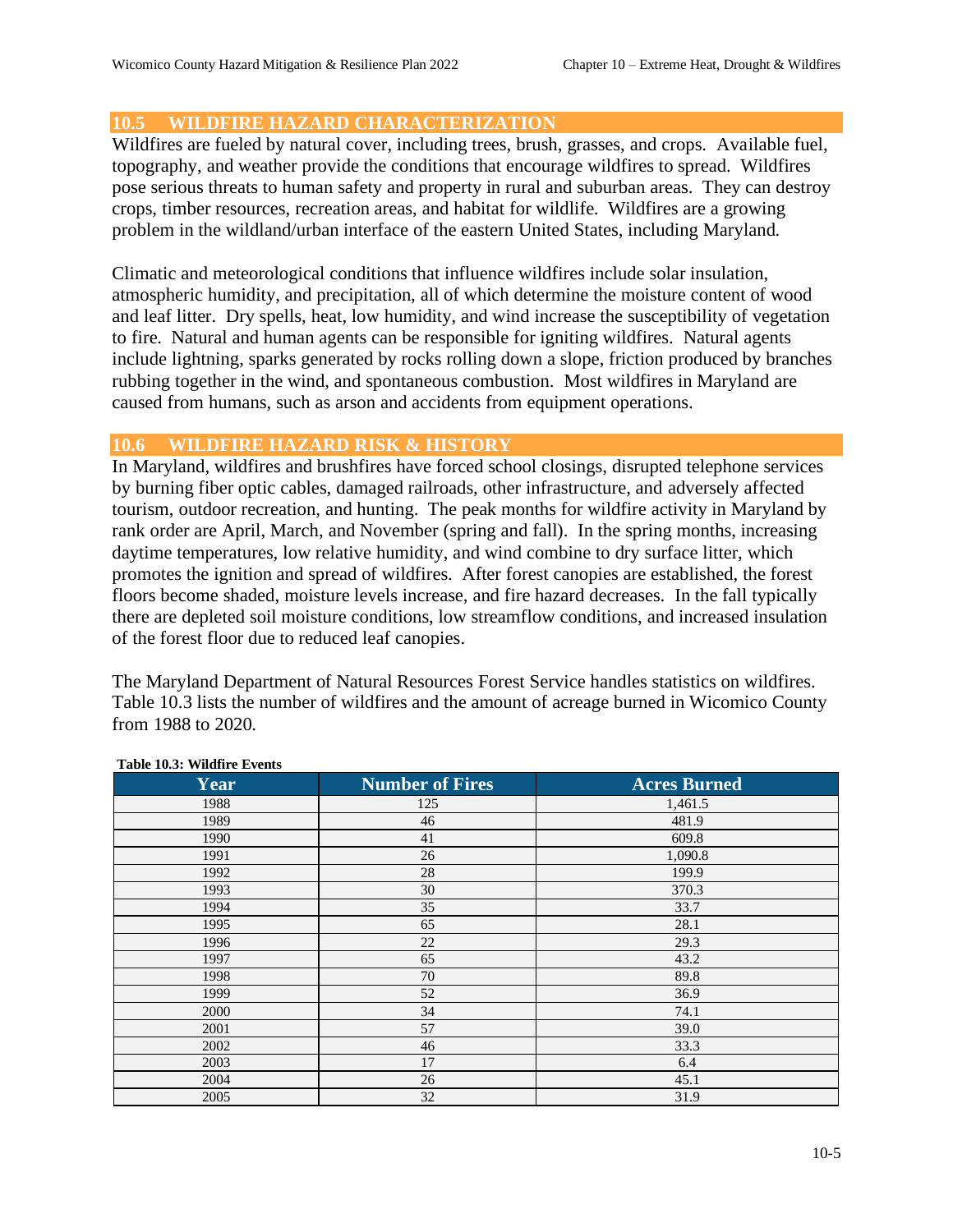| Year                  | <b>Number of Fires</b> | <b>Acres Burned</b> |
|-----------------------|------------------------|---------------------|
| 2006                  | 40                     | 46.4                |
| 2007                  | 29                     | 121.7               |
| 2008                  | 39                     | 50.5                |
| 2009                  | 14                     | 3.1                 |
| 2010                  | 14                     | 43.2                |
| 2011                  | 13                     | 19.2                |
| 2012                  | 12                     | 42.3                |
| 2013                  | 9                      | 4.1                 |
| 2014                  | 4                      | 0.8                 |
| 2015                  | 5                      | 4.1                 |
| 2016                  | 6                      | 1.9                 |
| 2017                  | 2                      | 2.0                 |
| 2018                  | 9                      | 14.8                |
| 2019                  | 8                      | 27.9                |
| 2020                  | $\overline{2}$         | 2.3                 |
| <b>Annual Average</b> | 31 fires               | 29.2 acres          |

*Source: Maryland DNR Forest Service*

 *NOTE: Wildfire responses by the Maryland Forest Service do not represent all wildfire statistics in the County.*

In terms of number of occurrences, the Maryland Forest Service listed a total of 1,023 wildfire events affecting Wicomico County during the years 1988 through 2020. Based on this data, Wicomico County experiences approximately 31 wildfire events per year. A trend in the data provided in Table 10.3 shows that the number of fires and the acres burned per year has generally decreased over the years in Wicomico County. There are several explanations for the decrease in wildfires, including wildfire awareness in the County, loss of forest land due to urban sprawl, and increased response times by fire departments.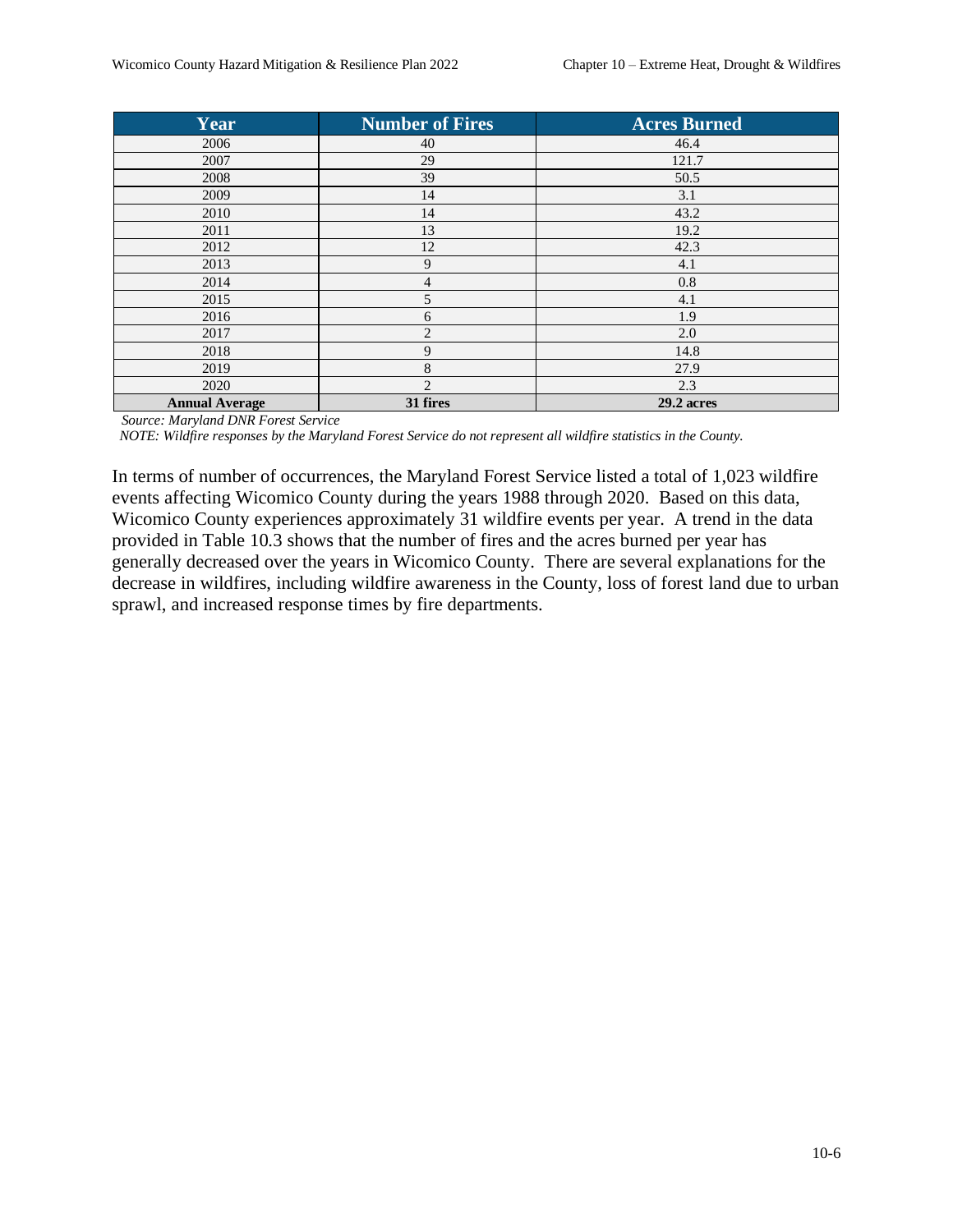## **10.7 WILDFIRE VULNERABILITY**

*Maryland's Strategic Forest Lands Assessment* is conducted by the Maryland Department of Natural Resources with financial assistance from the United States Department of Agriculture Forest Service and is composed of many types of vulnerability studies applying to the forests of Maryland. Figure 10.1 depicted below shows one of the studies conducted on wildland urban interface fire threat potential.

#### **Figure 10.1: Wildland Urban Interface Fire Threat Potential**



*Source: Maryland DNR Forest Service*

According to the figure, when compared to other counties in the state of Maryland, Wicomico County appears to have a moderate-to-high fire threat potential. In terms of forest cover, the woodlands of Wicomico County along with the location of critical and public facilities within the County, combine to determine their wildfire vulnerability.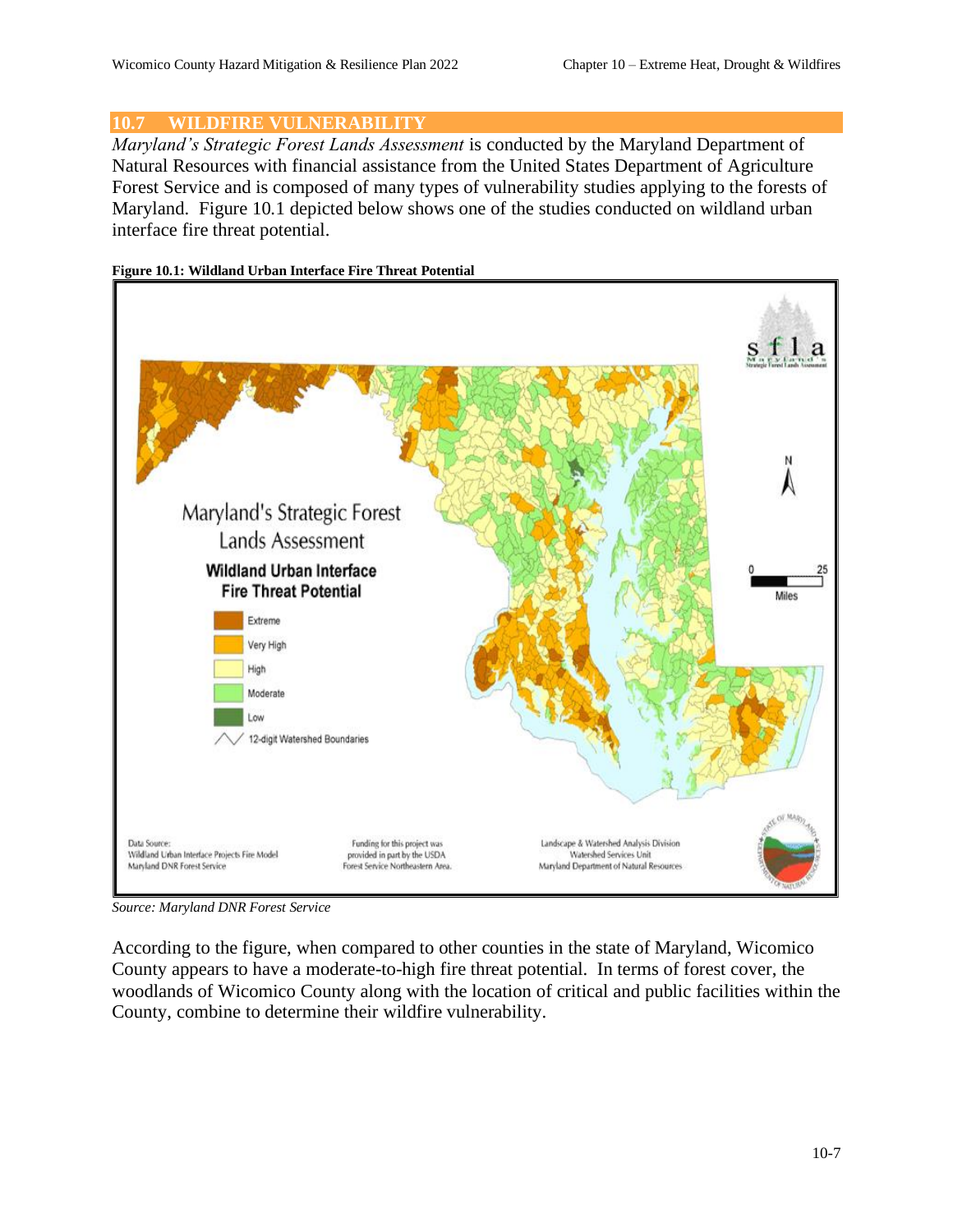

#### **Map 10.1: Facility Locations Compared to Woodlands**